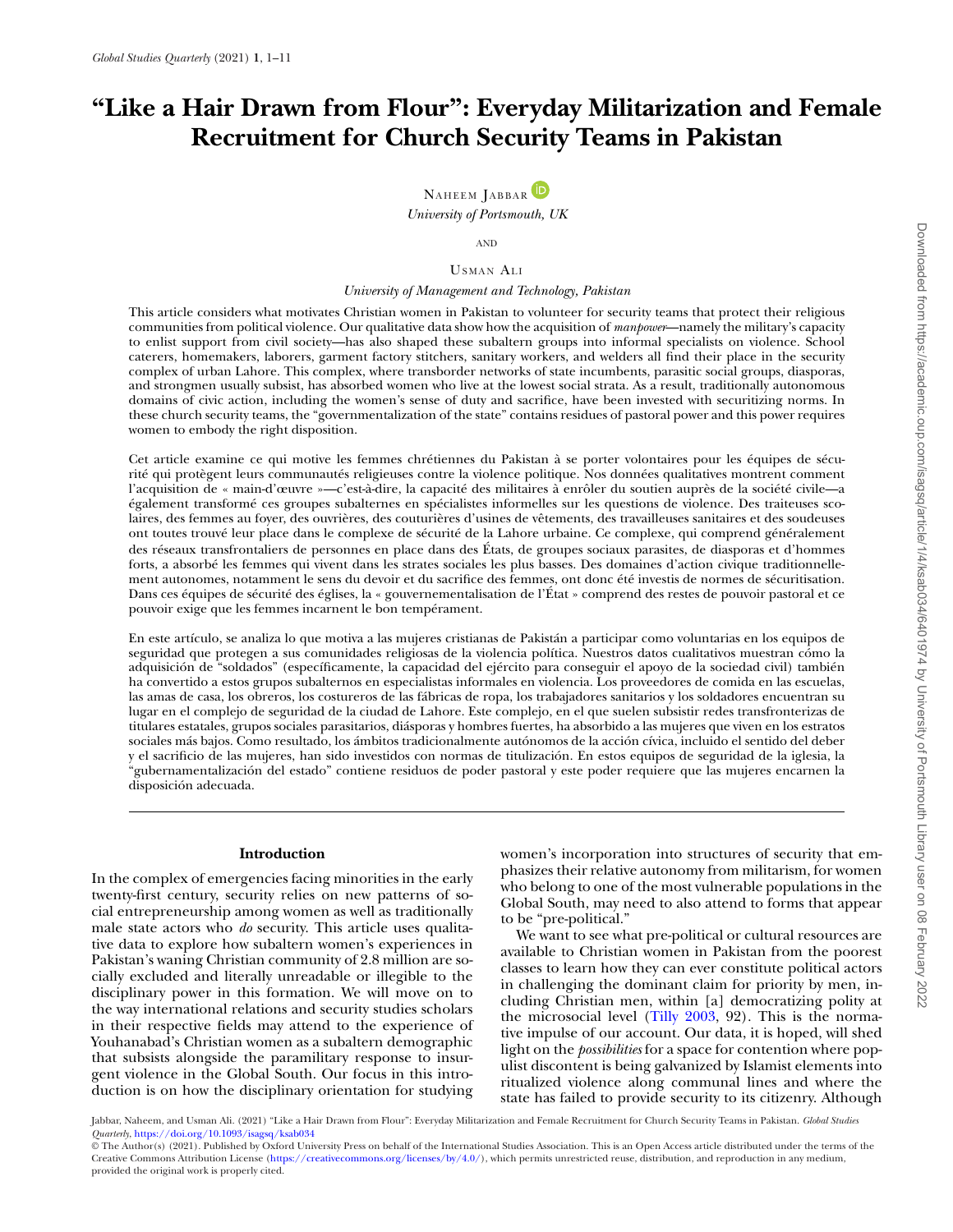constitutional provision is made for Christian avowal and practice, the sections (295–298) of the Pakistan Penal Code that prohibit the "outraging [of] the religious feelings of any class of the citizens of Pakistan" also render them vulnerable to malicious accusations of blasphemy. The contemporary drivers of communal violence are occasionally lethal for Pakistan's Christians, including for our residents in Youhanabad Colony.

One theoretical possibility for our cohort and their strong vocation to protect their community lies in Michel Foucault's account of pastoral power, and especially for "movements that also seek, *possibly at any rate*, to escape direction by others and to define the way for each to conduct *himself*" [\(Foucault 2007,](#page-9-0) 194–95, emphases added). Using our qualitative data, our findings show how the religious vocation fostered by spiritual leaders is unlikely to provide Youhanabad's Christians, including our cohort of women, with a plausible repertoire of dissent. This is not because Foucault's alternative genealogy of the State in the dissident religious sects is a male enterprise; our account shows how the habit of obedience is a byproduct of the way security itself is ritualized by the church in Youhanabad. Foucault cites the pastoral ethos of the Christian group as the *origins* of security for the policing State, a thesis given historical force in a wholly different way from Foucault by Michael Walzer in *The Revolution of the Saints: A Study in the Origins of Radical Politics* (1982). The sections below detail how the dynamic Foucault sketched in his account can be discovered beyond Europe. By documenting the experience of security among Youhanabad's women, we will show how obedience to the group continues to be a vehicle for the transmission of values beyond meeting the security needs of the minority community.

The simple answer at the very outset to the potential for asserting social agency by a religious minority would be to wholly discount any room in civil society for such subaltern voices. This conventional response to the problem of violence would cast the sociopolitical identity of Christian women alongside most Muslim women in Pakistan as wholly subsumed by a monolithic national culture that admits "liberal/secular resistance [as a] strategic interruption" to "patriarchal political hegemonies in Pakistan" [\(Zia 2018,](#page-10-1) 180). At least in terms of Muslim women, the political hegemony is nearly total: in the propaganda for recruitment, both Tehrik-e-Taliban (TEL) and the Pakistan military "call on women to subordinate themselves in fairly similar ways and provide circumscribed, gendered avenues of participation that reinforce their specific Islamo-masculinist claims" [\(Khoja-Moolji 2021,](#page-10-2) 124). The law, instead of affording protection to these citizens, functions as an instrument of fear in the hands of regressive elements that need to be routinely placated by a weak center that is trying to govern according to secular norms. If the mass rallies organized by a coalition of religious parties in the wake of the Supreme Court's decision to free Asia Bibi—the first woman to be accused of *shatim-e-Rasool* (insulting remarks against the Prophet) under Pakistan's blasphemy laws are anything to go by, Foucault's autonomy through reformist conduct is also unavailable to our female Christian subjects. However, this would mean prematurely concluding that 2 percent of the total population experience structural violence invariantly and permanently. In this argument, "liberal/secular resistance" is unavailable to them because of the strict limit in the Penal Code to the right to religious freedom in Article 2A of the Objectives Resolution [\(Galtung 1996,](#page-9-1) 199; [Walbridge 2003,](#page-10-3) 89). However, as we hope to show, this would be a problematic oversimplification of the actual dynamics on the ground. Does volunteering for security teams afford Christian women access to a mode of political subjectivity beyond the type available to Muslim women? What is certain is that all the participants in this study will have to live in the country; unlike Asia Bibi, they will not be escaping the dynamics we describe here.

Our fieldwork in Lahore's Christian enclave, Youhanabad, shows how, when the need for security is met by the norms of obedience—obedience that is often required by nonspecialists in violence—there is a logic to which some women subscribe, and many do not [\(Wibben 2018,](#page-10-4) 144). Women's social agency is formed with organized violence as a normal backdrop. Women often have to foster greater fortitude than men when facing the aftermath of communal violence. In documenting this element of social life, the task we set ourselves was to go beyond the narrative of human rights for Pakistan's religious minorities that development workers and civil society actors routinely reproduce at the instigation of think tanks like the Sustainable Development Policy Institute, the US government's favorite think tank in Islamabad. Most of the professional women's movement in Pakistan—since at least CEDAW (Convention on the Elimination of all forms of Discrimination against Women, held in New York in 1979)—is concerned about documenting the authoritative or constricting characteristics of every social position to infer the agency of women within "existing structures" as the basis or proto-politics for reform [\(McNay 2007,](#page-10-5) 42).

Instead of acknowledging a truism that these structures are "reproduced by human agents who modify and change them," we want to diagnose *how* women inhabit the norms of security using Foucault's account of security as raison d'état [\(McNay 2007,](#page-10-5) 60). Using Foucault's formulation of security as a multiplicity of regimes, we draw on fieldwork to describe how women inhabit the space where disciplinary power distributes individuals. Although Foucault astutely describes the heterogeneity of security as existing in terms of "regimes of practices," in his diagnostic account of the emergence of the state form—according to the imperatives of security and policing—he simply omits women in the distribution of bodies carried out by this power. Martin van Creveld's thesis, self-described as "the Most Radical Reinterpretation of Armed Conflict since Clausewitz"—capitalized in the original—contains an "Aside" addressed to the subject "Women" [\(Van Creveld 1991,](#page-10-6) 180). According to van Creveld, women's fortitude may be "as great, or greater than, that of men," even though they remain peripheral to the kind of security Foucault describes as the origins of European statecraft [\(Van Creveld 1991,](#page-10-6) 180).

The Christian minority's right to freely profess its faith, practice its religion, and develop its culture is ostensibly protected in Article 2A in the Objectives Resolution of the Constitution since 1949 [\(Annex, Constitution of Pakistan\)](#page-9-2). Our research in Youhanabad colony shows that women's consciousness of security cannot be discounted in the evolution of policing space for a vulnerable population. In addition to security as tactics—questing for suspects and informants the practice of security in this community shows us the partial transition from the Christian pastorate to modern governmentality. Like the men we interviewed in Youhanabad, men who are engaged in menial work such as plumbing and sanitation, welding, machine operator in a garment factory, the female volunteers were not entrusted with any ordinary administrative function other than recruitment for the security team. Two of the three nuns whose views we also collected, in contrast to the female volunteers, had an equivalent education to the five male clergies at St John's and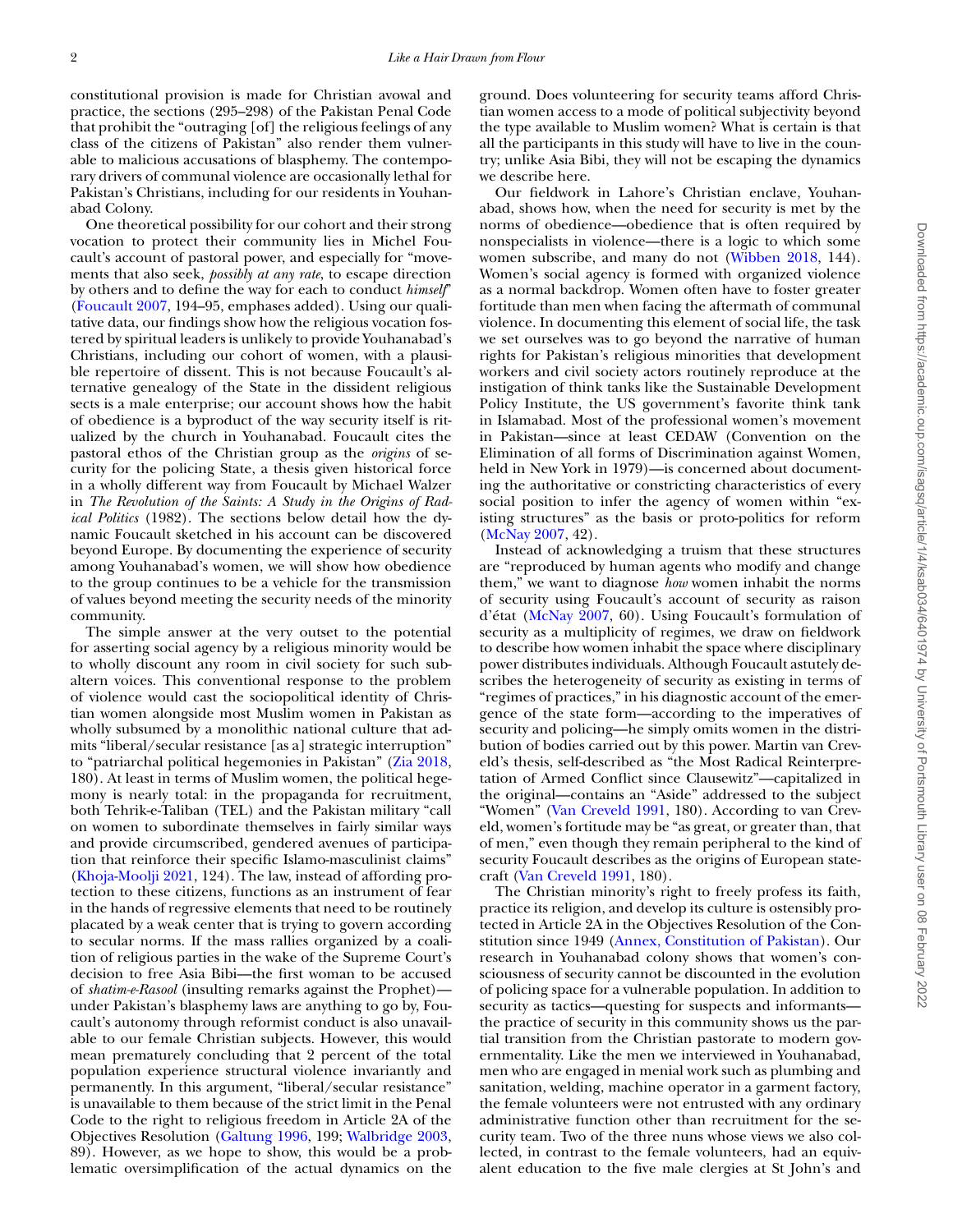had eight years of teaching experience in high schools. The "ritual" ceremony of the Catholic mission, where the subaltern women were bestowed by the priest with a stole to mark their importance symbolically also had the unintended consequence of arousing a little resentment from other women attending the services.

Conceptually, our account explores the social transformation (the formation of multiplicities with which sovereignty and discipline are concerned) by drawing on the voices of subaltern classes in a Muslim-majority nation that is in many ways at the epicenter of the "Fourth World" [\(Foucault 2007,](#page-9-0) 12; [Duffield 2014,](#page-9-3) 15). Women experience the social divisions of territory differently than men. This paper draws on a single narrative related to Foucault's prolific account of territorial security as the foundation of governmentality. Can we imagine *any* social division of territory to the norms of sovereignty, discipline, and security that is not experienced by women differently? We address the problem of space that is common to sovereignty, discipline, and security when it comes to organizing the circulation of goods and bodies where female bodies are treated by practitioners of security as a material given [\(Foucault 2007,](#page-9-0) 18–19). Go to any public space and see how its fertile emptiness is ordered according to the multiplicities imagined by men and in this specific sense, "illegibility … remains a reliable resource for political autonomy" for women from the securityindustrial complex [\(Scott 1998,](#page-10-7) 54). This is not to say that women cannot inhabit the apparatus or *dispositif* of security imagined as "a system of relations between elements" [\(Dean 2013,](#page-9-4) 46). However, this national geography is a truly strange world where the reproduction and circulation of policed bodies are entirely void of women. Foucault is clear: the genesis of governmentality is "the coexistence and communication of men with each other" [\(Foucault 2007,](#page-9-0) 326). Although Ayesha Siddiqa's analysis of the military–civilian nexus in Pakistan has a wholly different focus to Foucault's, there is similarly no presence of women in the evolution of what she calls *milbus* or military capital [\(Siddiqa 2007\)](#page-10-8). When it comes to the economy of affect for military capital during the annually televised Youm-e-Difah or Defence Day, women continue to play a distinctly symbolic role as grieving mothers, wives, sisters, and daughters in the dominant androcentric discourse of the valorous *shaheed* or martyred dead [\(Rashid 2020\)](#page-10-9).

## **Background: Blasphemy and Penal Code 295-C**

According to figures collected by the Centre for Social Justice in Pakistan, Asia Bibi was the first of thirty-six women charged with blasphemy out of a total of 1,549 people (be-tween 1987 and 2017) [\(Jacob 2019\)](#page-10-10). Bibi's angry reaction to the "caste" prejudice shown by a group of the other women (who, unlike her, were Muslim) after drinking from a cup of water shared by the villagers at a communal well in Ittanwala, forty miles south-east from Lahore, led to a mass mobilization by the religious parties. One of these, the TEL, whose tactics we will be coming across below, came third (6 percent vote share) in the Punjab in the 2018 General Election that brought Imran Khan's party to power, albeit in coalition [\(Haq 2019,](#page-10-11) 97). Although the Supreme Court in Islamabad reversed the judgment of the Lahore High Court for lack of evidence after a *decade* and Asia Bibi and her family were given asylum in Canada, seventy-five accused who were murdered in police custody or by the mob have not been so fortunate (*Jaffery 2019*). Perhaps in reaction to the global attention paid to Bibi's case, Imran Khan's government has been swift in ordering the release of an eightyear-old Hindu boy accused not of defaming the Prophet or burning the Qur'an—the customary allegations made against minorities—but of urinating in a madrassa library in a "conservative" district of Rahim Yar Khan [\(Janjua 2021\)](#page-10-13). Despite the Pakistan government's banning of the TEL, a party whose singular focus was on maintaining the country's blasphemy laws in the wake of the Asia Bibi case, communal violence remains a felt reality for Pakistan's religious communities.

We are going to document the motivation of Christian women who routinely volunteer as members of a security team in the aftermath of organized violence by a mob that targeted not individuals like Asia Bibi but the whole Christian community in their own enclave. We want to begin by foregrounding the normal courage of Christian women in Youhanabad Colony. One of the participants in our study, "Sajida Shah" (forty-five), was an eye witness to the suicide attack on their Catholic church in Lahore on Easter Sunday, March 15, 2015. Sajida explains to her daughter, also present in the church that fateful day and who now refuses to set foot in the church, that she does not fear *doing* security ("mujhe woh khauf nahi ke security karti hun") and that anyone who comes in peace, *we* will embrace ("Jo aye ga uske galay to hum lagein gay hi").

Unsubstantiated claims circulated in the British media about the collective reaction of British Muslims to the prospect of the UK government's granting asylum to Asia Bibi and her family, a Christian family of rural laborers from Pakistan. The case serves as one of those perennial episodes of volatility advanced democracies are susceptible to when it comes to their Muslim populations. Pakistan, on this occasion, failed to be a site of tension for a public and political class preoccupied by exit from the European Union [\(Cohen 2011,](#page-9-5) xxxvi). The British Foreign Office, however, did express reasonable fears for the safety of consular staff in Pakistan as one of the possible outcomes should the Christian family, originally from rural Punjab, escape communal violence by coming to the United Kingdom [\(Barker 2018\)](#page-9-6). Other countries, including Canada, led the way in offering asylum to these victims of communal populism [\(Sherwood 2018;](#page-10-14) [Wintour 2018\)](#page-10-15). On this occasion, the "moral security" associated with the international community's evangelical humanitarianism failed to emerge from the other species of security—financial, democratic, and constitutional—contending for the politico-social imagination of the British public [\(Amar 2013,](#page-9-7) 7). The British public was concerned about hazards, real or imagined, to its own moral security. The failure to mobilize on behalf of this persecuted Pakistani Christian woman—in contrast to Malala Yousafzai—was part of the backroom effort by diplomats as a stage before "parastatal formations," such as policing and development aid that are resumed in redirecting *some* intercontinental flows of security practices and protection discourses [\(Amar 2013,](#page-9-7) 7).

The response by the international community on Asia Bibi's behalf was in the wake of attention to the difficulties faced by the new Imran Khan administration in quelling mass protests. During a rally in late November 2018, the leadership of the TEL (the "I am here" movement, after the iteration in prayer), a coalition of Islamist elements dedicated to defending the blasphemy laws against any reform by the judiciary or parliament, urged the security detail of three Supreme Court judges to murder them. The judges had decided to free Asia Bibi after eight years in prison for alleged blasphemy [\(Barker, 2018\)](#page-9-6).

Campaigns of the kind organized by the TEL are not new in Pakistan. They are a troubling feature for the country's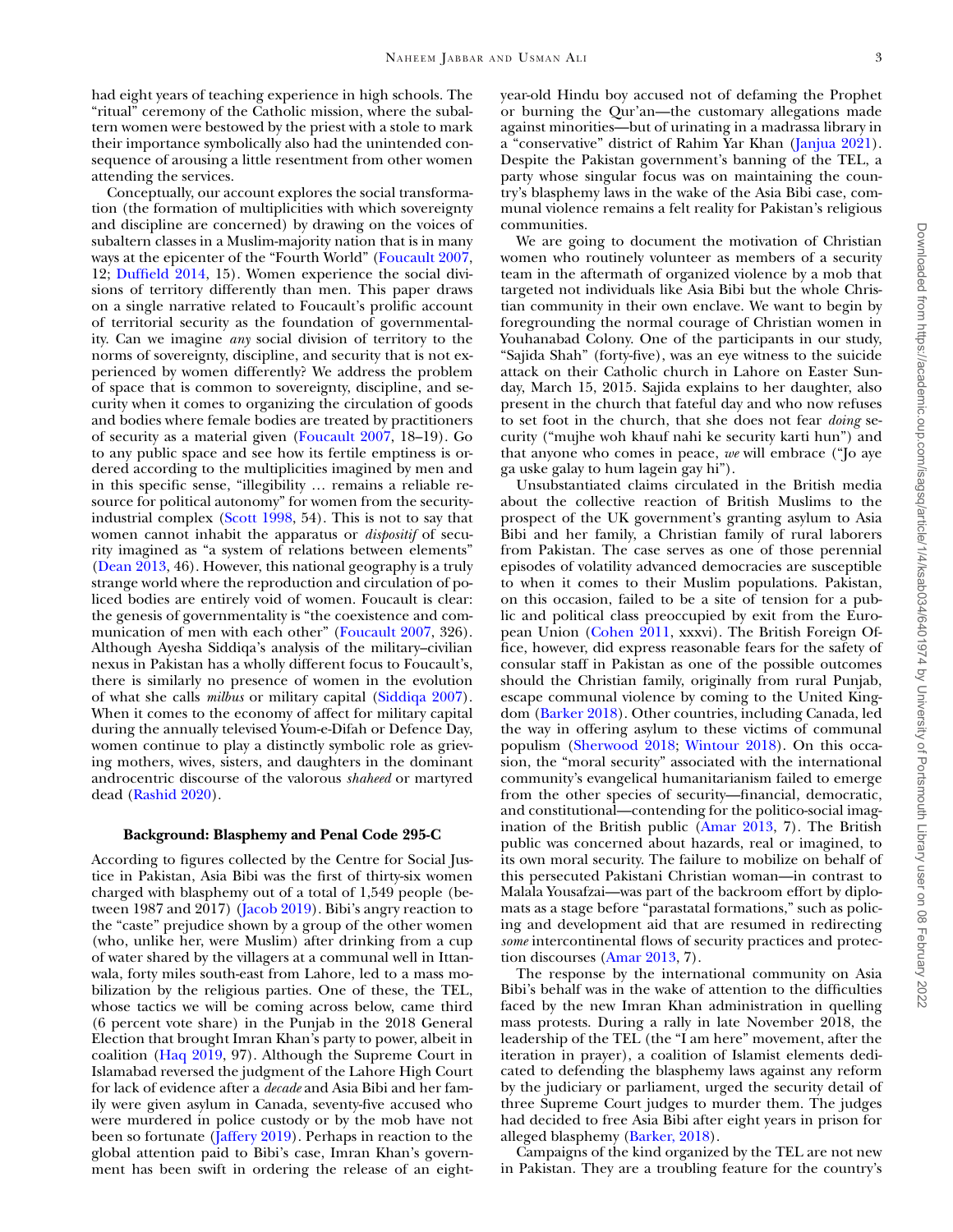governing elites, which is why the Imran Khan government banned the party in 2021 [\(Barker and Iqbal 2018\)](#page-9-8). These mass protests in the wake of Asia Bibi's verdict resemble those after the execution of Mumtaz Qadri, a bodyguard who shot Salmaan Taseer, the provincial governor of Punjab in 2011; that campaign was also successful in drawing out thousands in Islamabad, Rawalpindi, Lahore, Karachi, Mardan, and Kasur. Taseer had called for a change in the country's blasphemy laws [\(Pakistan Today 2019\)](#page-10-16). Since Qadri's execution, ordered by the Supreme Court, the bodyguard has been elevated to the status of a saint. The security guard lies in his own mausoleum that resembles the tomb of the Prophet in Medina. Religious entrepreneurship in Pakistan takes on a newly invigored form with the TEL's Barelwi specialists [\(Adil 2016\)](#page-9-9). For many, the Pakistan Supreme Court's decision could only be the subversion by judicial means of the norms of a society where love and devotion to the Prophet as an immortal and living presence in the world fall upon all Pakistanis as a religious duty in order to combat the dark forces of jahiliyya (or ignorance) fostered by western emulation. This mission, in TEL's case, means exerting its moral authority over Pakistan's masses by calling for the preservation of Penal Code 295-C that punishes with death anyone guilty of the "Use of derogatory remarks, etc., in respect of the Holy Prophet" in this denominational spirit. The appalling call by the late Pir Afzal Qadri, now removed from YouTube, for the murder of the justices on behalf Khadim Rizvi's TEL ought to be taken seriously. In 2011, the TEL also killed Shahbaz Bhatti, the then Punjab Minister for minorities and a Catholic because of his outspoken defense of Asia Bibi (Pandey in Guha 1984).

If it is not the vocal coalition of Islamist political entrepreneurs, who are keen to use the minority question for exactions from the center despite historical failures at the polls, it is specialists in violence with an extra-constitutional relation to the state. More recently, a splinter group from the TEL, the Jamaat ul Ahra (Assembly of the Free), claimed a suicide attack in Lahore's Gulshan-e-Iqbal on Easter Sunday on March 27, 2016, with fourteen amongst the seventyfive dead identified as Christian. The message to Nawaz Sharif, the then Prime Minister, pointed to the sub-political coalition of the ISI's (Pakistan's intelligence agency) use of insurgent groups like the Haqqani network (based in the Federally Administered Tribal Areas; FATA): "We have carried out this attack to target the Christians who were celebrating Easter. Also this is a message to the Pakistani prime minister that we have arrived in Punjab [the ruling party's home province]" [\(Brown and Rassler 2013;](#page-9-10) [Sidiqqui 2016,](#page-10-17) 38–40, 101). The Easter 2016 attack was the latest of targeted campaigns in Lahore against the Christian minority by parties and non-state specialists in violence that are eager to use communalism as a pretext for claiming rent from the federal government because they have also been on the losing end of drone wars and military operations in FATA for some years now.

For our case study that examines the local impact and security implications for Pakistani Christian women, we want to draw attention to one of two congregations in Lahore that were subjected to synchronized attacks by *dehshatgard* (suicide bombers) during Sunday service on March 15, 2015, leaving fifteen dead, including two police officers, and eighty-five wounded [\(BBC News 2015\)](#page-9-11). Before turning to the residents of Youhanabad, it is worth noting that two days after the fatal attack on Christian worshippers, as a reprisal, a garment worker in search of work in the city and a glasscutter were lynched by Christian mobs as suspect handlers for the suicide bombings. This situation follows an established

pattern of communal violence afflicting Youhanabad's estimated 100,000 Christian population. The internal inducements to violence that Pandey refers to when he talks about the defense of the nation as a sacred community by the *liberal* nation state also leave Pakistan's Christian minority having to actively reconstruct security as a mirror of militaristic state norms. Pandey calls it "a recognition of [] violence … as a 'normal' condition of political life" [\(Pandey 2006,](#page-10-18) 15).

## **Paramilitarism in the Global South**

Corporate interests in the Global South continue to mask violent extraction with aid giving, the situation which Frantz Fanon described as an emergency for decolonizing nations as long ago as 1961 [\(Grove 2019\)](#page-10-19). At scale, the elementary extractions from the "underdeveloped" periphery for otherwise poorly performing Euro-American capital requires from its clients ever new degrees of brutality when it comes to how the poorest face "home [as] … a war zone, a plantation, a mining corporation, or dead land" [\(Sassen 2014,](#page-10-20) 16). The challenge for postcolonial states like Pakistan, with its own version of this extractive relation between the Global North and South, as a frontier against the war on terror for America, is the singular failure to convert "moral security" into individual security. This is the assumption development workers make as a normative base for claim-making through the discourse of citizenship, but an insightful interpretation for achieving "humanized securitization" in the Global South necessarily entails a closer examination of the impact of "police paramilitarism" on subaltern populations (Amar [2013, 7\). Naz Bano, the mother of Akash Bashir, aged twenty](#page-9-7) years, whose heroic sacrifice prevented the suicide bomber from killing even more of the congregation gathered on Easter Sunday, will attest to this failure of deriving moral security from the police response to communal violence in her own words. This failure of the provincial government to afford protection to a highly visible minority in their own enclave is the practical reason for staffing security team with volunteers. For now, it suffices to note that privatized paramilitarism is ubiquitous in the Global South. Should anyone attempt to walk through newly zoned cities such as Lahore or Islamabad that are designed to police vagrant classes, deformations in the urban fabric become immediately apparent. Checkpoint after checkpoint impede all human movement. Mass surveillance in shopping malls keeps the poor out of elite spaces of consumption; a remittanceborn suburbia features mostly vacant housing that requires large barricades with private armed guards who survey the risk on the street from turrets together. Militarized urbanism is the response to the fact that suicide bombings regularly occur in Pakistani cities [\(Graham 2011,](#page-10-21) 21). One of the tangible impacts on civil society is that "new forms of authority and [expansive] zones of alternative regulation" are called forth by global governing elites [\(Duffield 2014,](#page-9-3) 14). One of these incursions is an investment of £10 million, to date, in civilian courts where insurgents face execution as part of the British state's development work in Pakistan [\(Townsend 2018\)](#page-10-22).

As a result of "low-intensity conflict" in the semimilitarized zones, such as the former FATA, Pakistan, in common with many other democratizing states, has begun to invest traditionally autonomous domains of communal identity and civic action with securitizing norms. We note sudden escalations in the coordinated destruction of property of the kind residents of the poorer enclave of mainly Catholic residents in Joseph Colony faced from Muslim mobs in 2013, opportunism by and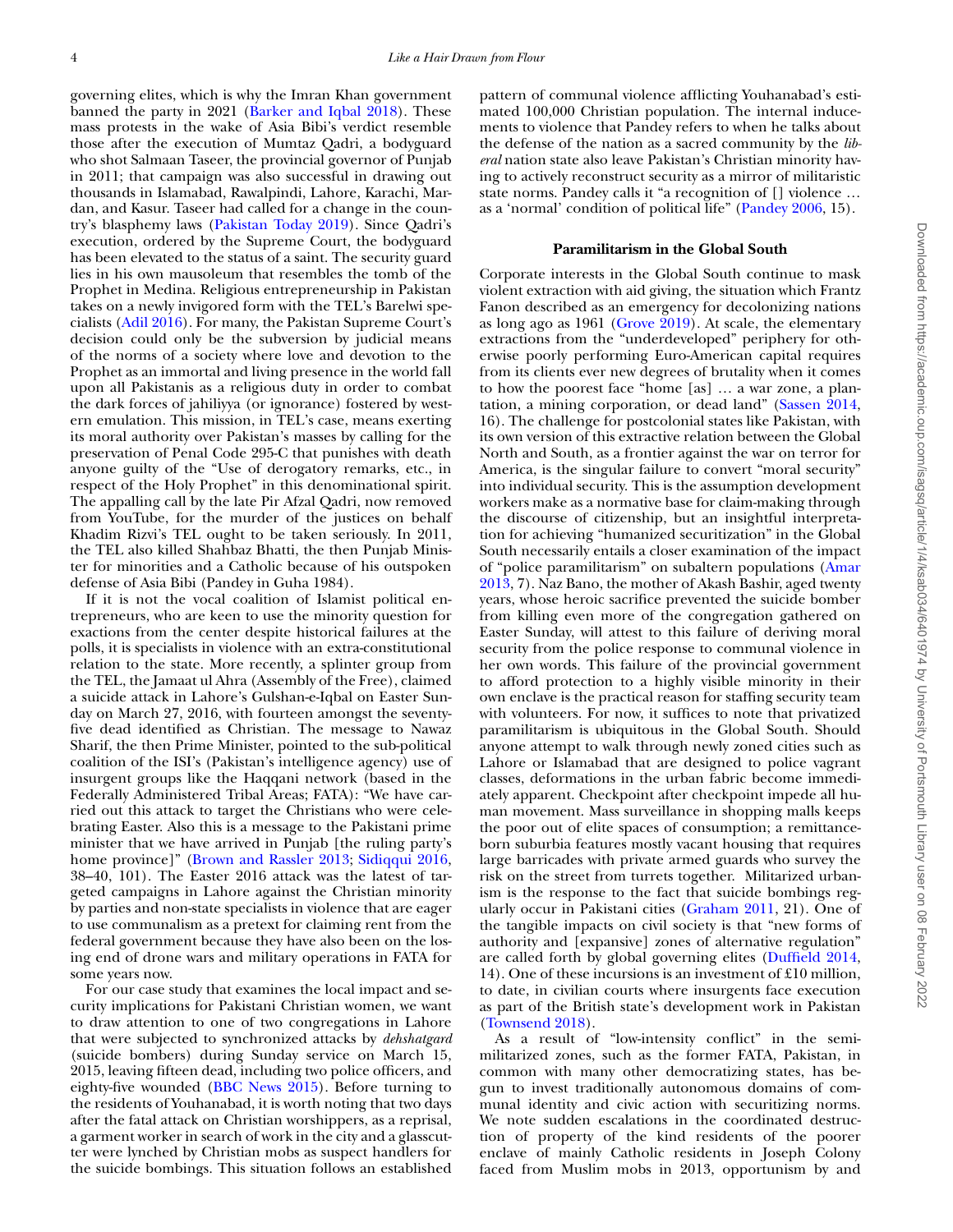complicity between state incumbents and foreign-funded aid professionals in the capital Islamabad, and for our participants, more acutely, the failed negotiation in the daily context of medium-level or ordinary aggression between local patrons and their clients [\(CLAAS 2019\)](#page-9-12). These formations of insurgency and paramilitarism in the Global South should be understood as morbid instances of transition: the uneven—thus, complex—*and lucrative* nexus of development and security even constitutes "a Fourth World" [\(Duffield 2014,](#page-9-3) 15).

To experience normal life beyond security zoning and the crude management of populations by paramilitary forces, one must go to the rural hinterland of Pakistan, but even there, unemployed youth dream of escaping abroad due to chronically high underemployment. In the "shatter zone" of FATA (integrated into Khyber Pakhtunkhwa since 2018), the Pakistan military now operates deradicalization centers for the Pathan men in danger of recruitment by groups such as the Jamaat ul Ahra (Assembly of the Free), a splinter group of the TEL, that claimed a suicide attack in Lahore's Gulshan-e-Iqbal on Easter Sunday on March 27, 2016, with fourteen amongst the seventy-five dead identified as Christian [\(Scott 1998;](#page-10-7) [Rozkkov 2014\)](#page-10-23). Ignoring these rogue state-owned or parastatal assets that have a direct impact on Christian life, Youhanabad's youth, including Akash Bashir's younger brother, are susceptible to *milbus* and express an eagerness to enlist in one of the nation's most prestigious institutions.

#### **Gender Narratives and Security**

We situate our concerns in the contested field of analysis of Security Studies. The emergent field of Critical Security Studies has seen a number of feminist interventions since Cynthia Enloe's now historical observations about the military's capacity to enlist women and the home front in peacetime for a perpetual "culture" of war [\(Enloe 1990,](#page-9-13) [2007\)](#page-9-14). In the wake of the Cold War, this prefiguring of a truly vast securitization of women's lives in Euro-America has also been adopted by militaries in the Global South. The militaries of postcolonial states are also busy creating a simulacrum of war-as-peace for women in the urban centers that are vulnerable to attack. Feminists in political science and its subfields continue to problematize the conceptual linkages made by specialists between security and critical security studies where even the latter mode of analysis finds women's mundane experiences difficult to comprehend as its object of analysis because "security is profoundly gendered" [\(Wibben 2018,](#page-10-4) 139).

We provide a narrative focus on subaltern women's experience of security to make women's experience of militarism security more salient. In so doing, we draw attention to some of the anomalies that arise once *hakumat* or "governmentality" is noted as a tactical rather than an "operational" feature within the social fabric's islands of urban security. In other words, we are going to treat women's experience of security in our local context in terms of the role they think they are playing as volunteers for a paramilitary mechanism of social control. Precluded from planning any campaign of surveillance, a task men have assigned to themselves, the women's narratives were focussed on activities to do with engaging the local population [\(King 2014,](#page-10-24) 6). Our record of testimonies promises rich results for understanding the microsocial level of policing space in Muslim societies for this reason. The methodological consequences of Foucault's description of the way control of a population is diffused through practices as "an economy of power" at this

tactical level can, ideally, help us understand how our subjects attain the position of a focalizer once security in the formal order of things is treated as *dispositif—*"a system of relations between elements" [\(Dean 2013,](#page-9-4) 46). A focalizer is the character that is told through a typical story, and what we realize in our study is that in tactical engagement with the threat of communal violence, the subaltern women of Youhanabad also reveal the plural forms that governmentality takes. What Sassen, Duffield, Amar, and others are noting in different ways is how the juridical and disciplinary elements multiply in the Global South once "the remarkable entrance of a new personage, the population" occurs, but we want to record how adjacent Youhanabad's female volunteers are to this nexus [\(Dean 2013,](#page-9-4) 49).

Populist mobilizations where Islam is used to articulate an anti-elite rhetoric are not infrequent spectacles in Pakistan's urban centers. The aggregate at mass rallies or *julus* for religious parties in Pakistan, in this reading, either represents the failure of liberal governmentality in a society like Pakistan's—the customary view—or is a *reaction* to its qualitative penetration of the social order. The controversy over the Department for International Development's program for Pakistan's legal system to try terrorism suspects illustrates the postcolonial dynamic for security as *dispositif.* Whether the subject is the mother of a suicide bombing victim, a civilian volunteer who has decided to lead a security team, the surviving witness of a terrorist event, or the cleric that encourages volunteers from his congregation, the narrative of individual concern by our Christian participants about their community constitutes a fabula or a story of inspiring martyrdom for *all* the volunteers we interviewed. Methodologically, "Paying attention to focalization can help to indicate the subtle infusion of the narrative with particular ideals" [\(Wibben 2011,](#page-10-25) 49). We want to draw attention to this heterotopic form of security as discipline for postcolonial Pakistan that Foucault posited as the defining feature of security by turning to our participants' voices. In the next section, though, we want to explain in more detail why our participants must subsist with civic norms that have security at their heart.

# **Method**

This study is an exploration of the circumscribed freedom that security affords some of Youhanabad's poorest women. The qualitative focus on Christian women is contrasted with the normal agency and effort in Pakistan's hostile environment, where regional conflicts and international efforts result in "internal inducements" to maintain the Nizam-e-Mustafa (Rule of the Prophet), religious proscriptions on state power. As part of a three-year project examining the experience of Pakistan's Christian minority in Youhanabad, we asked advocacy groups—including activists belonging to Minority Rights Watch and local community organizations to help us find volunteers to share their views about work, faith, the role of their church, community leadership, the prospects for security, and a future for Christians in Pakistan. Meetings with organizations, such as the Social Action Transformation of Humanity (SATH) in Youhanabad, which are effectively gatekeepers in providing access to our participants who volunteer for security groups, began on September 1, 2017; the first interview was recorded on September 10, 2017, and the last interview was recorded on May 25, 2018. These were uniquely troubling times for our participants.

The duration of fieldwork was for nine months. Thirty-four individuals came forward to respond to our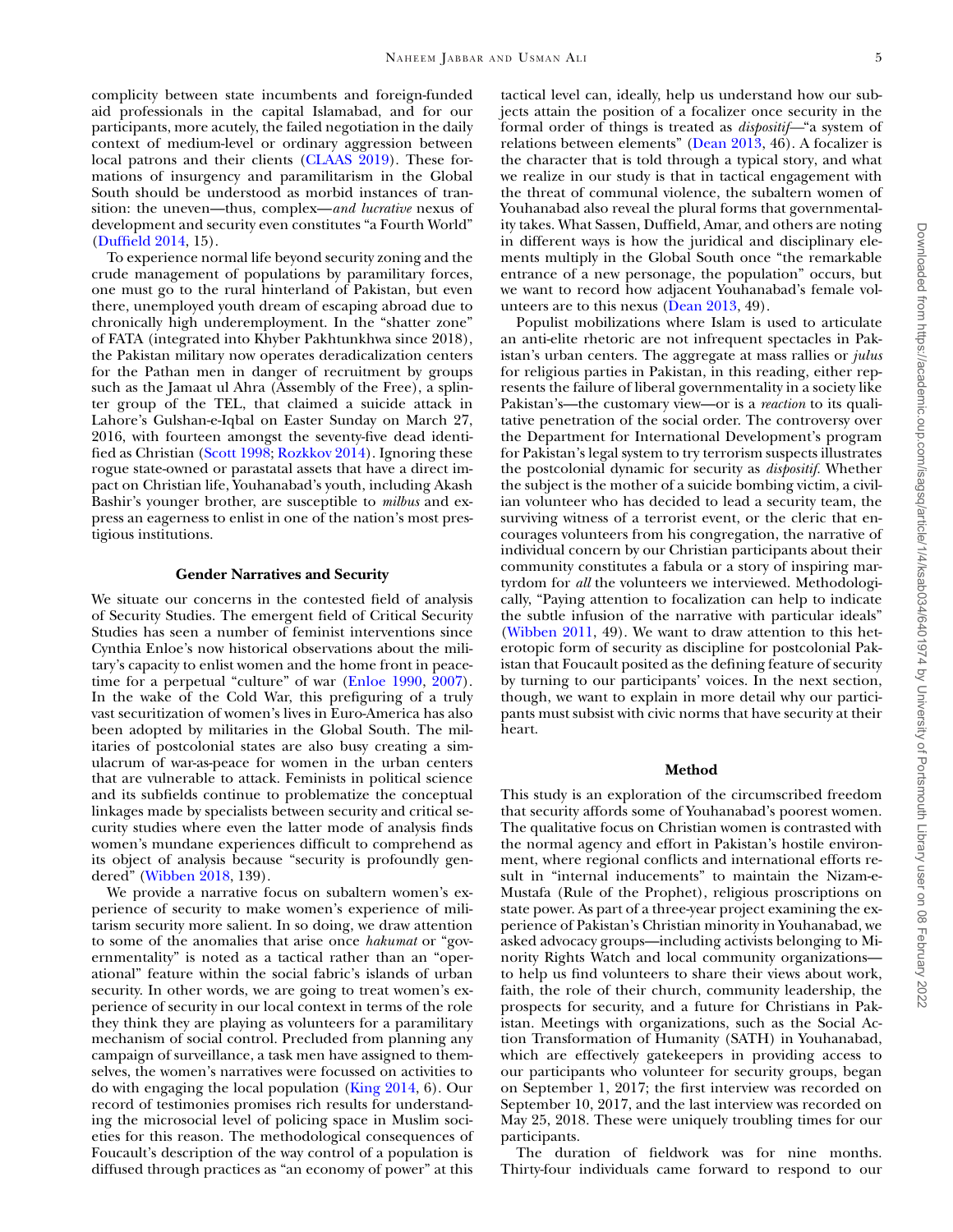semi-structured questions, including eight members of clergy for our qualitative study. We also wanted to hear from women in the church concerning the motivation of female volunteers to security teams. Three ordained women, Catholic nuns, from the group of clergies, came forward. In all, we talked to fourteen female volunteers from two security teams, the youngest aged twenty-four years and the oldest aged sixty years. Their male counterparts, again from working-class backgrounds, numbered twelve, including a volunteer who has been leading a team for sixteen years after founding a program with the "youth wing" of the church security team. The interviews typically lasted forty-five minutes and, in the case of the Christian women, took place at their family homes after initially being conducted in a room booked by a preaching representative of the church, affectionately known as "Babu," and his wife. The hospitality of Youhanabad's poor is of special note.

We have anonymized all participants except those who expressed a strong desire to us not to. These included the family of Akash Bashir, a victim of the 2015 Easter suicide attack, who is also formally memorialized by the Christian community; his father, mother, and brother strongly wanted to speak to us. The family occupies an important symbolic place for Lahore's Christians. In order to establish a trust relation because we are nominally Muslim, especially in the political environment described above, we were accompanied by the laity of St John's Catholic Church and others who are involved in the mission. Soliciting the female voice in the institutionally male security complex that dominates many urban centers in the Global South presented an obvious methodological limitation, but our decision to listen to Akash's parents, especially his mother Naz Bano, encouraged women's participation.

We did not use "project people," development field workers who are employed on fixed-term contracts, in order to avoid the traditional problems of misreporting, fabrication, or simple failure where project success is a prerequisite insisted upon by donors from the very outset. Had we employed a fieldworker from one of Pakistan's many female NGOs, outcomes may possibly have been different. However, we were prepared to offset this risk if it meant overcoming disputes that attend development practices once policy ideas become a field of contestation by institutional interests that are more accustomed to "operational systems" beyond the *relatively* simple goal of listening to their target demographic [\(Mosse 2005,](#page-10-26) 17). In the end, we did not want this; we were interested in listening directly to the female subaltern voice as it engages in security as a masculine reality. We relied on the formal and informal atmosphere of advocacy in Pakistan's Christian urban enclaves and in the end, the women's narrative of their own experience of security norms came from this politically engaged culture where both men and women are striving for redress. For the sake of accuracy and efficiency, our interviews with the female volunteers were carried out in accordance with the norms of Pakistani society; a twenty-four-year-old female resident of Youhanabad accompanied us. We emphasize that many of the women were as eager to share their experiences of life as volunteers as the men. The questions we asked volunteers ranged from what their original motivation was to join the security detail to what impact the 2015 Easter attack on their church has had on recruitment, especially the Pakistan Penal Code's "blasphemy law" on the long-term future of their community or *quom.* For the clergy, we also asked questions about what challenges their Christian mission faced, and especially the contribution Christian women have made in shaping the collective response to the communal mobilizations by Islamist movements. Our empirical goal was to explore the impact of specialists in violence like the TEL and the Pakistani Taliban who use the Nizam-e-Mustafa as a political strategy to recruit a mass following as well as suicide bombers on the *women* in Youhanabad.

## **Findings: The Need for Security**

Over six of the nine months, we recorded the voices from volunteers in two security teams and we realized how, at the surface, the claim-making potential of women is shaped by a *resurgent* logic that is ordinarily deployed by postcolonial elites in the form of patriotism, but this falls short of institutional redress from state authorities at the local level. At face value, this is to be expected since the aim of postcolonial elites is to restore extractive formations under the guise of modernity, through military means, if necessary. The menacing shadow of military institutions in India and Pakistan has survived the formal transfer of power [\(Bayly 2009,](#page-9-15) 287). Although the project that Parashar and others have described can never entirely succeed in engrossing all civil society, to the subaltern classes, the indigenous form of nationalist order as "an ensemble of 'power, authority punishment'" is instantly recognizable as *Danda* (literally, stick) [\(Guha 1997,](#page-10-27) 28). Despite this, most of the men and women we interviewed, especially from the subaltern classes, continue to assert their civic equality, literally *shehri haquq*, with the 96 percent most of Muslim majority. The idiom of citizenship sans militarism, rather depressingly, was historical; it was the inclusive ideal of Pakistani belonging that was originally, complicatedly, part of the internationalism of its founder, Mohammad Ali Jinnah, the Quaid-e-Azam or Great Leader. Jinnah asserted the ideal of a civic nationalism in a speech delivered to the new nation on August 15, 1947, on the threshold of a new era under the auspices of the newly instituted United Nations [\(Jinnah 1947a](#page-10-28)).

Jinnah's vital emphasis on maintaining security externally by co-opting indigenous parties in the North-West Frontier, the stronghold of Congress, is an interesting and prophetic feature of Pakistan's historical struggle considering the country's experience since 9/11 (Dawn Media [Group 2015\). In Jinnah's astute political imagination, the](#page-9-16) goal of "peace within and without" is consistent with the message to minorities within the domain of the new state, but the Quaid's disciplinary idiom of loyalty also belongs to the semifeudal norm of *danda* to Pakistan's poorest classes. David McBride (fifty-two), a boiler engineer, the leader of one of our two church security teams for sixteen years because the police were not conducting their "*zimedari*" (responsibility) for security, he says, alludes to Jinnah's ecumenical vision of civic nationalism where "The government has no business in knowing what your religion or creed is" [\(Jinnah 1947b\)](#page-10-29). For David, this is a waning legacy:

For the memory of the Quaid [the leader], his words were written that [Pakistan] is not only a Muslim country, all the nations that exist must live with love. This is what our Quaid commanded. What are we people doing?

This faith in the compatibility of *mulk* and *quom*, of country and ethnos, as an order, a commandment (*hukm*), has not been entirely sacrificed by politicians. The constitutional protection afforded to Christians as a minority, by, for example, reserving seats in the federal assembly cannot be pointed to as a progressive measure when reforms such as forcing police to substantiate claims of blasphemy *before* arrest have entirely failed to make any impact on actual practice [\(Gregory 2012,](#page-10-30) 203). The question is what a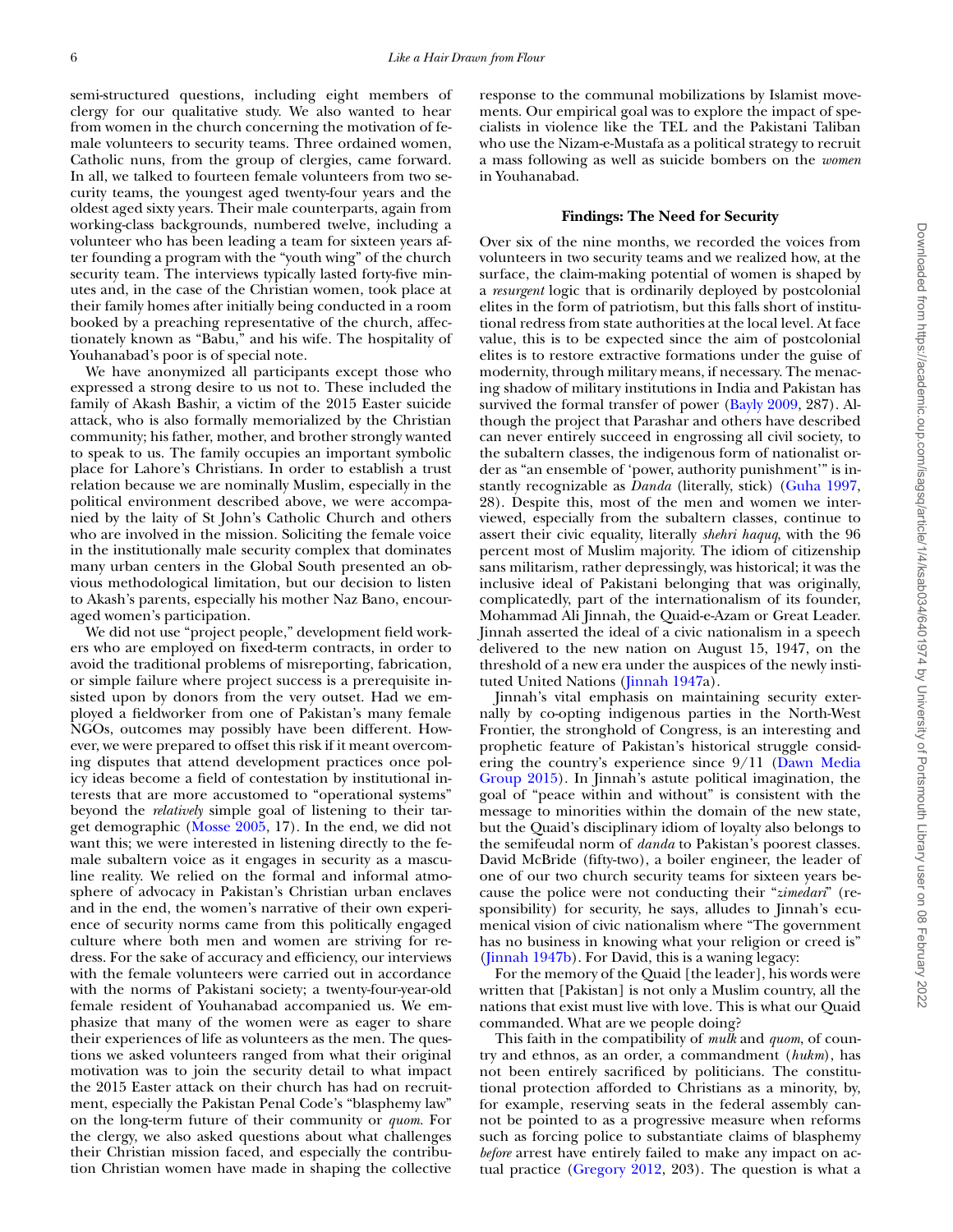woman like Naz Bano does with this legacy of nationalism; her son Akash Bashir, aged twenty, was killed after physically interposing himself between the *dehshatgard* and the congregation to stop him from entering St John's Catholic Church on Easter Sunday on March 15, 2015. In the absence of effective community leadership, how does a woman formulate her grievance? The absence of leadership was strongly attested to by some of our male (rather than female) participants. This failure by secular politicians to represent the interests of their Christian coreligionists, since Jinnah's formal message of preserving, at least initially, religious plurality to a population traumatized by communal violence, shows how the nation state and democracy have become institutionalized as *conflicting logics* in the way David draws our attention to [\(Shah 2014,](#page-10-31) 55). Naz Bano explained how she tried to dissuade her son from volunteering. As a mother, she refused to sign a form issued to all volunteers by the church that waives any responsibility for any death or injury. However, when it came to her son's determination to enlist into the security team, in the end, she decided to defer to her husband. He decided the matter. The son took her hand to plead while she was preparing a meal, she says, asking her why he should not volunteer, especially if he chose to do security "duty" instead of joining the army as one of the most prestigious institutions in Pakistan, politically and economically:

The police *were* there, this duty is not your work, it is the police's work. [Akash replies] How can they defend [the church] as we defend [the church]? Who knows what was in his heart to do this work, to defend [the church]? They [the police] don't do this work. The police were watching a match [in English] and drinking tea in the shop. One police officer was killed outside the gate.

Who knows what Akash thought, she asks. To our question, concerning an increased fear in the community and perhaps a declining rate of volunteers, David responds: "The boy Akash, wrestled [the suicide bomber] him into his grip, he sacrificed himself but he saved his church, his people, his *nation* (emphasis added)." Strength and sacrifice are the defining features in the public imagination for Naz Bano's son.

Five years younger than David McBride, Sajida Shah (forty-five) has been volunteering for six years. She had originally been inspired to volunteer, along with twenty other women, on the festive fiftieth anniversary of the local church. The Catholic church in Lahore has invented a ceremony for these defenders of the faith. The bishop, Sajida says with pride, bestows "patian" or yellow stoles on the women, "When the congregants saw our stoles, everybody realised how good it was, everybody listened to us and sat where we asked them to." The stoles are a marker of authority but curiously, perhaps paradoxically, Sajida asked the lay preacher and representative of the clergy, Babu, to leave the room before talking to us. Sajida states, "There are reasons why I have never told anyone [about the terrorist attack], I kept it pressed as a secret in my heart. And I cannot get it out of my mind."

Sajida had witnessed the attack on St John's Catholic Church; her son had also volunteered as a security guard and was busy checking people for the Easter Mass that Sunday. For a month before the attack, Sajida had been unable to sleep while keeping watch by the gate as if it were a premonition. Her children had asked her why she persists if she is "khofzada," afraid. Her reasons are personal; they are not institutional: "I was very attached to Akash." She reassured Akash and asked him to ignore the ordinary gossip of society about his shortcomings. Women like Sajida, with their wisdom, maintain the morale of male youths; therefore, older women are preferred as volunteers. When we asked, if despite her traumatic experience of the suicide bomb in the church, others continue to volunteer, Sajida uses a particular expression, "Thanks to the Lord, that after this tragedy, security attained respect; many people began to respect us." At a practical level, it made the work of searching individuals easier, "Nobody refuses to be checked." When asked if they bore arms, Sajida replies that "Our hands are our weapons." The female teams make their own uniforms out of colors chosen by the bishop. The church does not provide uniforms to the women and when asked about the training, Sajida expressed the desire to be trained but unlike the men, Sajida replied, the religious leaders, especially the father, *do* help the community, in paying school fees for children.

In addition to tailoring their own uniforms, there is a formal ceremony to identify volunteers among the flock as deserving of respect, *izzat*, so that they can carry out searches without resentment. In addition to first aid certificates and a letter to waive responsibility for injury or death, there are identification (ID) cards issued by the *authority* of the "priest-in-charge." The ID cards warn volunteers of the consequences of misusing this privilege, "You are [*sic*] fired from job in case of any unethical activity/[*sic*] miss behave." This language obviously needs attention because the volunteers are not paid for offering their service but more importantly, there is no dedicated training for the women in how to carry out body searches for suicide belts or training for any long period in how to carry arms. The weapons are the property of the church and are kept there overnight but female volunteers, in contrast to nearly all their male counterparts, do not surveil the grounds with any weapon. When we asked the two female clergy, aged thirty-seven and thirtythree, what they thought of this discrepancy, one replied that the father guided them ("thora bahut unko rehnumai father ji karte hein") and the other, Sister Jamila Inayat, replied that although women are exercised vigorously in the Pakistani army, in the end they only attain clerical roles and that men in the police are trained more than female officers, "and this is the same reality [in English]." These are women who have achieved professional success as principals after eight and seven years of teaching. They believe in active participation in the world. Sister Jamila's rationale for security as far as the pastorate is concerned is worth reproducing at length; after the attack in Youhanabad, "hum ne bahut nojawanun ko aurtun ko mardun ko bhi yeh motivations [in English] di."

We have motivated many young men and women with this message: often, doing security work for the church is a means of saving lives. This is very true, the Lord has caused all humans to be born, sent them to the world, and only He has the right to take life away. This is the motivation we provide, that you give security outside [the church] and if God wills it, your life is a gift [nazrana] [to God] that may save many lives. Thanks be to God that because of [the womens'] domestic habit/education [gharelu tarbiyat] or the moral education of the church, they want to do good for others. This is why they serve in the cold, often, and the hot weather during Sundays and for large events, we never mind when they arrive or leave because they serve the church with all they have.

Tara Aslam, twenty-seven, a volunteer for eight years, was originally asked by Babu to recruit women at Pentecost (Ruh-ul-Qadus). She had been given Babu's "barkat" or blessing and delivered to Providence ("humein Khuda ke khwaley kiya ke Khuda tum logun ki madad kare ga"); she had twenty-five yellow and green stoles to offer. Tara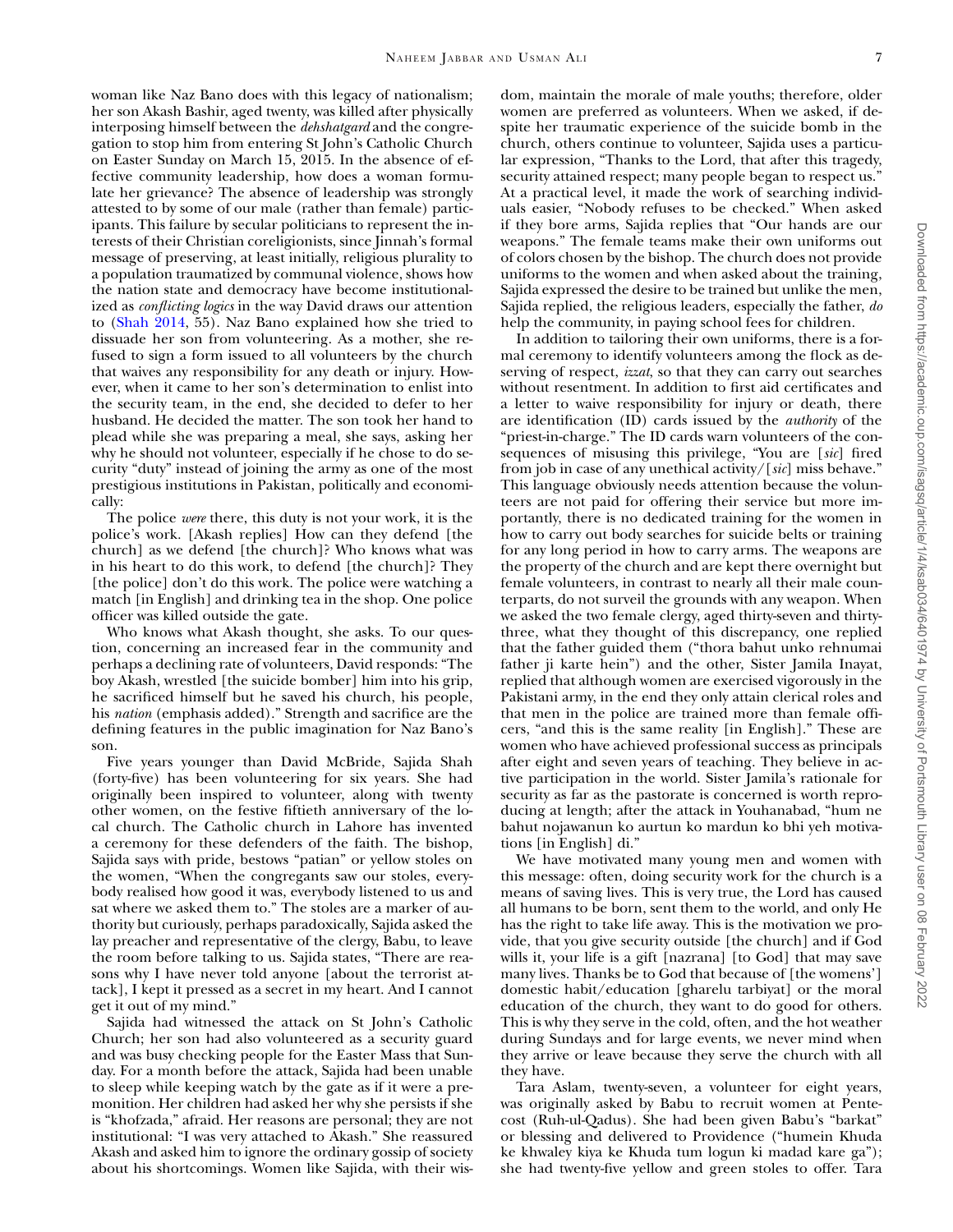trains female volunteers; any suspicious (mashqooq) behavior or any armed attack is referred to the men, and when we asked how, it is the men that carry walkie talkies. "Father ji," the officiating priests, also have these. Not all the women Tara trains are awarded certificates, save four or five. The police attend the church to advise how to recover victims at the sound of an ambulance. Elizabeth, fifty-five, described how there is no planning or strategy; both emotion/morale (jazba) and interest (shauq) arise from within a spiritual place deep inside her covolunteers, both young and old. Although Tara has the "haq," or the right to recruit younger women, Elizabeth is clearly happy that Tara favors older women: girls are not preferred because it is difficult to leave the home ("ghar se nikalna mushkil hota hai") but the older women because they are married and have children and are readier to serve God through their security duty.

Shahnaz Diba, forty-five, who has been volunteering for six years expresses a different rationale for recruiting older women: there are Muslims outside the church and the women do not want the younger women to be harassed; they withdraw out of fear ("seham jati hein") because they are unmarried. Shahnaz uses a beautiful phrase should the need arise for women to serve: "buland honslun ke malik"; the women *possess* high or great resolve/patience. Malik is the Semitic noun phrase for kingship. It is a fine appropriation of masculine Stoicism; it is the perfect verbal encapsulation of leadership. We asked Shahnaz about training, but she has had none; again, she declares that their hands are their sole arsenal ("asla"). There is no docility here. Shahnaz attested to the clergy, their father, in the wake of the attack on Youhanabad, "he gave a great deal of support, he did not let our strength break, he did not allow us to be divided." However, we should not believe that all the women are incapable of questioning the church because of lofty avowals; a housemaker, Rachel Saul, forty-five, has asked the padre how she is to defend herself when he has visitors. Similarly, contradicting Sajida Shah, another volunteer, Nusrat Ali, forty-nine, meets resistance for large events, "The women say, father has dressed you up to stand there, who do you think you are? But we remain silent". Haroon Sardar, thirty, a welder, comments on how the men in his team are trying to take women for specialist training. The women, aged from twenty to fifty years, he says, have great feeling/morale, more than the men, perhaps, "Koi bhi masla ho humse share [in English] karti hein, jazbe ke saath khari hoti hein".

They share any issues with us, they stand with feeling. They [the women] do not care whether it is hot or shade, or rain. The police stand by the side, but our ladies and boys do not care about the conditions.

Amar cites contradictory human-security logics when it comes to how Global South *sites* are integrated into northcentered financial globalisms [\(Amar 2013,](#page-9-7) 37). Do our participants realize that their effort for the security of their communities is an intensely sociological ritual in the way Foucault describes [\(Foucault 1991,](#page-9-17) 75)? Foucault's point about the epistemological effect of security, as a regime of practices that exceeds the immediacy of hazards, helps to release us from the traditionally deterministic account of individuals as victims of power in the Global South as an indigenous site that has proved so lucrative for those engaged in the development–security nexus. The ideals that inform how a narrative is retold always rely on presentation "from within a certain tradition—a particular economic, social, symbolic, and political order" [\(Wibben 2011,](#page-10-25) 48). Focalization by the "objects" of power will necessarily entail a choice among various "points of view." For us, the *juridical* effect of security-as-regime at least aims to shape the conduct of imaginary subjects at the site of postcolonial statecrafts by providing "the material content of practices" (Stern and Öjendal [2010, 7\). The focalization of security by Christian women](#page-10-32) who volunteer their time away from home, as we see, shows us how what is to be known about the *citizen* is conditioned by norms of jurisdiction rather than security as an empty field of power in which anomalies present themselves to discerning experts charged with policing the national space. We are exploring the nexus of development/security as a technique of governmentality, the fifth "storyline" in Stern and Öjendal's account, and in particular how the jurisdictional scope of security, in the liberal way of war, can include men as traditional actors but not subaltern women. Having said this, security as the technique of governmentality actively encourages these pious women to deliver themselves and their "points of view."

We are using our observations from the fieldwork to explore why it is the case that security narratives fail to include women's experience where outcomes for both men and women are the same. We note how security is a profoundly gendered practice in our micrological instance. This social fact effectively means that security fails to be the norm from which women may claim their political identity, a process that would be a natural stage in a democratizing or democratic polity [\(Wibben 2018,](#page-10-4) 139). Historically, it is true that militarism manifests itself to women as traditional outsiders in the making of war. The domain of security practices, in contrast, is experienced as a pervasive assemblage of militarist logic at every level of social existence. Pakistan has had a longer history of this infiltration of civil society by military norms than India because of sporadic periods of direct military rule, since 1947 [\(Shah 2014\)](#page-10-31). However, it does not matter what "capacity" both postcolonial nations have in proscribing the domain of contentious politics in the name of security; it is certainly the case that subaltern women cannot escape the expansion of militarist culture fostered by state elites in South Asia [\(Tilly 2003,](#page-10-0) 48; [Parashar 2018,](#page-10-33) 129). Having indicated how security-as-militarism is reproduced as a norm in the consciousness of subaltern women, where ordinary politics requires the winning of hearts and minds as a strategic necessity, we now want to document how ecclesiastical norms of conduct originate from *the soul* as a more lateral space for conditioning behavior.

## **Obedience and Pastoral Power**

We see how communication between men is a priority for policing space in Youhanabad. Naz Bano, Akash's mother, observes the increase of police, of paramilitary rangers as well as her fellow Christian neighbors—when defending Youhanabad. Rangers are the localized distillation of essentially sovereign power in Pakistan's militarized society. Akash's father, Bashir Emmanuel, proudly speaks on behalf of his wife as a mother who had appeared on national television urging other mothers to offer *their* sons for heroic sacrifice. One can say that a qualitative focus on the management of women by the Christian pastorate when it comes to how women experience the practice of security reveals why they fail to become subjects in Security Studies; it is as if the three *Raison d'État* Foucault identifies in the evolution of "security as apparatus," its scandalous novelty, its temporal scope, and its intelligibility obscure how women are abstracted out of this economy. In Stern and Öjendal's story for the nexus, subaltern women's induction into governmentality as practice remains fundamentally "incomplete" (Stern and [Öjendal 2010, 13\). Although "police is directed toward](#page-10-32) men's activity," insofar as the postcolonial state cannot or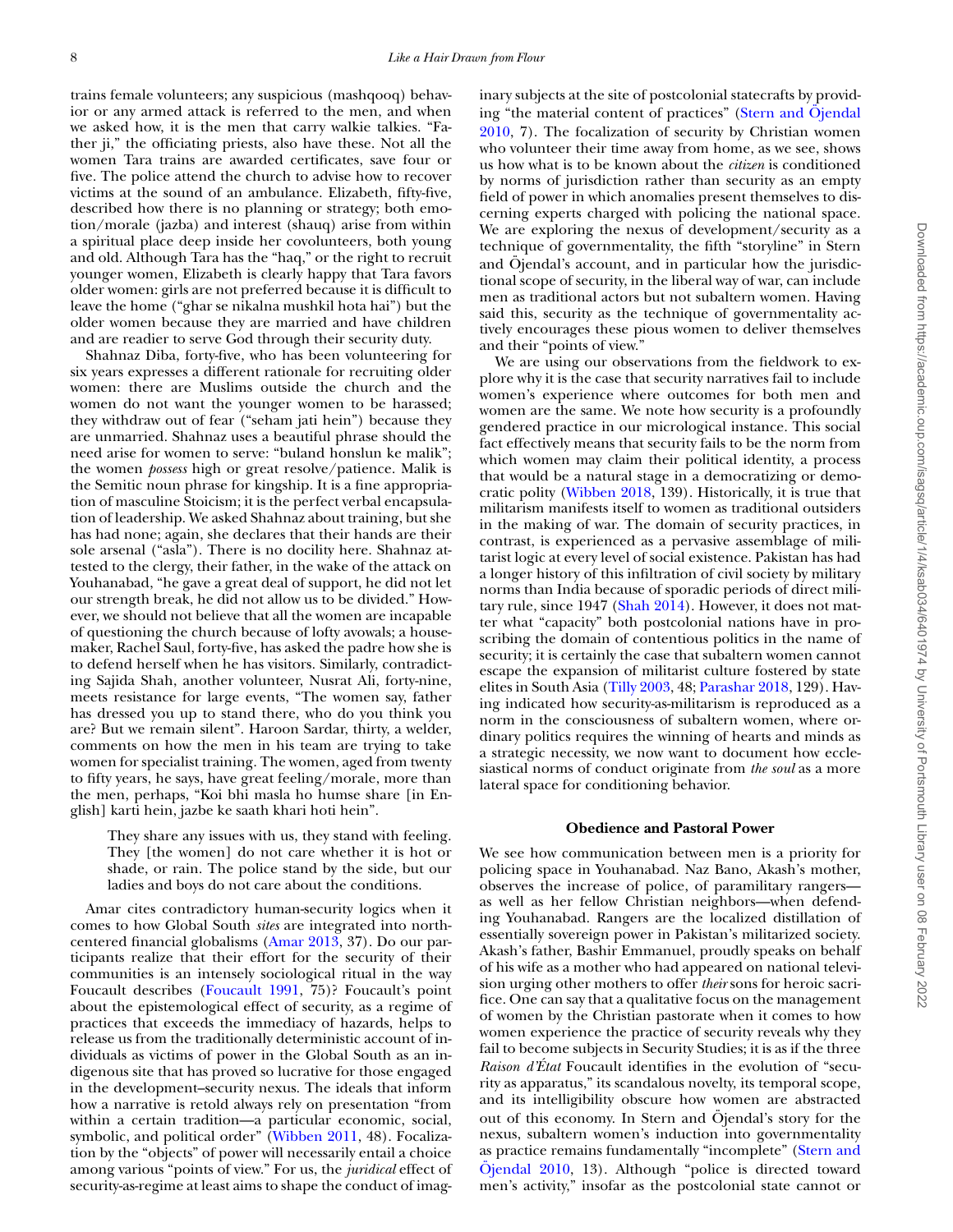will not legitimate itself through welfare, the *virtue* of the "man as the true subject" of policing as a science, man's obedience, man's labor, that Foucault cites, will be inseparable from the optimum of women's virtue, obedience, and labor [\(Foucault 2007,](#page-9-0) 322). In this sense, the scandalous novelty of security as dispositif continues to belong to the ascetic regime of pastoral power and it is to this dynamic that we now turn.

Father Karamat Younas, thirty-eight, who has been practicing as a priest for five years, offered the most comprehensive account of the initiatives in security and the Youhanabad female volunteers' place in them. From the supervisory perspective, he is emphatic that in Quetta women participate equally beside men ("mardun ke shaana bashaan") when it comes to instilling discipline in Sunday schools; in Karachi, women are also in medicine, teaching, navy, and armed forces. The new priest noted the special modernity of Karachi and how the security teams are more integrated; the spiritual welfare of congregants is served to both men and women who come to the priest with their ordinary dilemmas.

The central concept or metaphysic of pastoral power as an analogy for obedience in policing is *kirdar*. The role, ethos, deeds, and character of volunteers are all connoted by kirdar; the clergy must observe the kirdar of individuals, and according to the life of Jesus Christ, women's participation in the first community of believers was not negligible: "We see the role of women according to that which women had in the life of the Lord Jesus Christ; they were his followers and were with Him every step of the way. So, according to this, women are given a goal, they are given respect, and thanks be to God, they are satisfied and contented being a woman, contributing their role. In no respect are they behind the men." For Father Karamat, the security teams are a means to realize *kirdar*; in "Walida Church," in Mother Church, in the groups established for Christian congregants, when whole families are recruited, as in Karachi, or when men take responsibility for women, they will avoid evil company. The security arrangement is a microcosm of hierarchical order, according to God's plan. When we asked how this egalitarian ethos is maintained in a place like Quetta and in Baluchistan, unlike the more cosmopolitan urban cultures of Lahore and Karachi, Father Karamat maintains that the poorest families know that they will be protected and offered an education. When we asked whether this was education in a convent, Father Karamat cited the Dominican, Franciscan, and Sisters of Saint Joseph in "leadership" roles for emulation: "the women see ladies, like the sisters, good/chaste women run schools so why shouldn't they educate their daughters? They are motivated, they can focus on a role model."

We saw how Sister Jamila Inayat's experience problematizes this view. When Christian women in Pakistan face sexual violence, conversions after fraudulent marriage, when such cases arise after, for example, "they are forced to do certain things which they should not do [in English]," or when they have to look after a parent in a hospital, whether in an office or factory, if they have the right attitude then they cannot be abused. "At the same time, we have to learn how to defend ourselves," Sister Jamila states. On the face of it, this onus on individual discipline to ward off violence from men appears to be regressive but the nun goes on to cast this effort as the *only* possibility for minority women: "No matter what the culture, you should know yourself how to mentally prepare yourself, that I must save myself and support my family." Sister Jamila's emphasis is on how a remedial consciousness can help her coreligionists survive predation, but this self-discipline that is essential for Christian

minority women also represents the fundamentals of *oikonomia* where the disposition or kirdar of subjects in an aleatory backdrop where some individuals must be left out of the obedient community entails the following:

Oikonomia … means the human-made order of thought that is set forth in order to persuade the multitude. This artificial order is contrasted to the natural order of occurrences [\(Leshem 2016,](#page-10-34) 22).

The Lashkar-e-Maryam ("Legion of Mary"), Maryam and Rosary groups, such as the team from whom we have interviewed volunteers in Youhanabad, are all nominated moieties or parts in Christ's economy. For our participants, the ritual of security from terrorist violence is analogous to the protection of the communion from the profane world of human violence and sinfulness. Instead of interpreting the narrative of Akash's martyrdom by our participants as fatalism, we ought to think about the focalizing of his death in Pakistan's violent order of events by priesthood and clergy as a Patristic evocation of positive (*kataphatic*) knowledge [of God's ordained circular economy of nature \(Leshem](#page-10-34) 2016, 38–39). This divine intelligibility, our participants believed, protected the community of believers from the suicide bomber who had entered St John's Catholic Church disguised in Sunday best for the Easter Mass. Naz Bano corrects her husband, Bashir Emmanuel, a painter and decorator, about the exact details of Akash's death, whether he was first killed by a bullet at the gate or not; she emphatically narrates her son's purported last words on a memorial (*yaadgaar*) to the well-dressed bomber who entered the church by trying to pass off as a Christian. The bomber told Akash to stand aside, that he has a bomb, that he should run and save his life (according to David McBride's report). "You may have a bomb, we will both be killed but I won't let go of you." A fellow volunteer who escaped death reported these last words and they resonated with all the volunteers we interviewed. However, Naz Bano here represents the point of view of the whole of Youhanabad. Father Karamat explains how the church committee maintains discipline among the volunteers, "the [female] volunteers are told what to do, they cannot exceed these limits. They do their work within the limits; [to avoid] conflict and the deterioration of the moral culture, they are first told what their work is."

Obedience to authority, to *Danda*, by subaltern classes in our context calls for a reflexivity concerning how "security [is] the most important constitutive narrative of political order" [\(Wibben 2011,](#page-10-25) 68–69). If women adhere to the norms of conduct prescribed by the morality of Mother Church, security can function as a reflection of providential order. Foucault is at his most speculative concerning security as dispositif, especially when actual figures in authority *tactically* imagine where specific points of resistance are likely to arise in the general multiplication of effects, juridically, scientifically. However, Foucault's highly original historicism reveals a vital sociological fact about the tendencies we have been documenting among the female volunteers of Youhanabad.

Foucault describes how the desire *among men* to be led by "other shepherds … other objectivities and forms of salvation through other procedures and methods," produces ambiguity in conduct. This ambiguity is largely responsible for "movements that also seek, *possibly at any rate*, to escape direction by others and to define the way for each to conduct *himself*" [\(Foucault 2007,](#page-9-0) 194–95, emphases added). We saw how domesticity was considered the perfect training for "professional" conduct when female volunteers encountered the hazards of a Muslim-majority society. Women's focalization as subjects that own the knowledge of security, despite the division of labor authorized by the church,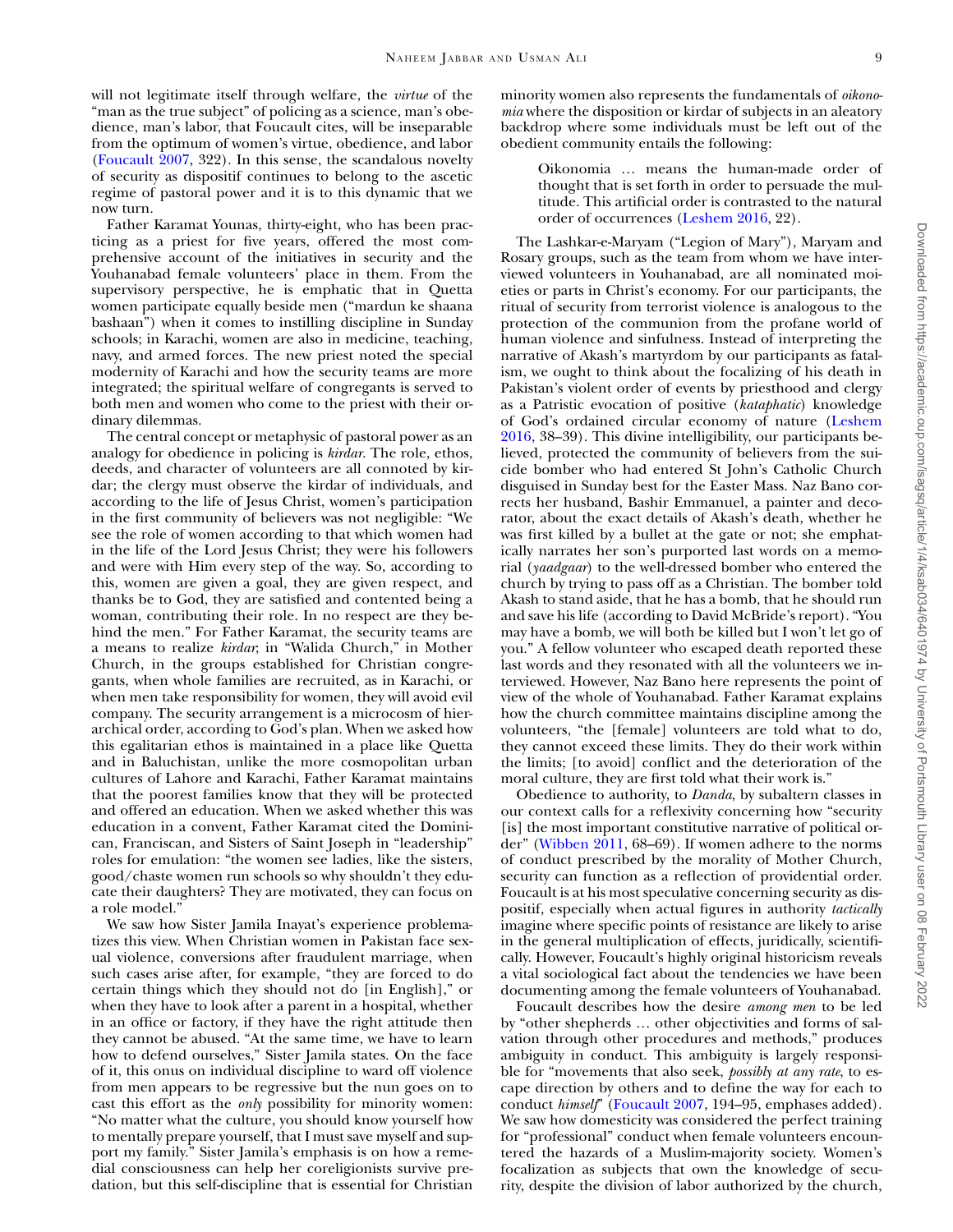illustrates how the norms of modern governmentality emerge from pastoral power. In this specific sense, women are as much currently unorganized political actors as Foucault's description of men in sect, statecraft, and economy [\(Tilly 2003,](#page-10-0) 29). Take intelligibility as a species of rationality for security as *dispositif*. In Foucault's historiography, policing is the *vital* technological advance in the modern formation of the diplomatic-military system when it comes to the management of populations. For Foucault, just as pastoral power escapes patristic authority to shape the conduct of men to make other kinds of male leadership possible, policing ensures "The coexistence and communication of men with each other [that] is ultimately the domain that must be covered by the *Polizeiwissenschaft*" [\(Foucault 2007,](#page-9-0) 326).

#### **Conclusion**

After decolonization, social orders around colonial bases were no longer susceptible to control by British and American militaries; the lock hospital and the barrack brothel that served standing armies were replaced by "delicate negotiations for leases with independent governments whose officials might seek to ally with great power militarists but who nonetheless have to be far more discreet so as not to appear to be giving away portions of the nation's sovereignty" [\(Enloe 1983,](#page-9-18) 217; [Levine 2003;](#page-10-35) [Jabbar 2011\)](#page-10-36). We have explored how the agency of a small sample of subaltern women is shaped by a regime of practices that seeks to use the ethos of the pastorate, a nascent *l'etat providence*, or welfare of the flock, as multiplicity to invest security with purposes beyond those we traditionally associate with *l'etat gendarme*. The phenomenon whose contours we are tracing in our local context is bound to be missed by the modular emphasis on the causes and solutions to conflict in international relations [\(Fox 2001\)](#page-9-19). The analytical tools required to detect how the ethic of self-discipline in religion becomes the imaginary or "pre-political" basis of security for the group, in Foucault's genealogy, are not yet well developed enough in international relations. It is even more difficult to discern the origins of security in the mundane imperative of the Christian subject to cultivate this virtue in order to protect *herself* from moral hazards. Documenting how adaptations in a pastoral *etat providence* occur by listening to the voices of these urban dwellers near the bottom of the social order helps us go some way in this direction. The mobilizing of women to defend the community of believers from terrorist events takes us, to the normative origins of how the residents in this enclave of 200,000 residents perceive their current place in an often-inimical public culture since the foundation of the colony in 1965.

A qualitative emphasis on the mobilization of women in policing Youhanabad, where violence becomes a routine occurrence, also teaches us how the militarization of everyday life transforms the overtly nonviolent ethos of Christian life. Nobody among our thirty-four participants hid their *shinakht* or identity when among Muslims. For Sajida Shah, who had been billeted on the gate on Easter Sunday, March 15, 2015, it was nothing short of an act of providence that she and her daughter were spared, "But sir, God saved us, mother and daughter, as if a strand of hair from flour."

The data in this article documented the motivation of female volunteers from the lowest social strata in urban Pakistan. The pastoral ethos of nonviolence among Christians is being shaped by the routine violence that subaltern groups face in Lahore by specialists in violence. In this microculture of Christian women from two security teams, including clergy, where the militarization of ordinary life—in the absence of state capacity to protect life—is a fact for all Pakistanis, it is apt that God's kataphatic scrutiny of danger should resemble a mother's patient gaze while sifting flour.

# **Ethical Approval**

Faculty of Humanities and Social Sciences Ethics Committee Approval, University of Portsmouth: 15/16:38

## **Acknowledgments**

We would like to thank Dr Olivia Umurerwa Rutazibwa and Dr Swati Parashar for their belief in the ethical value of our work above the fray of academic politics. We express our respectful gratitude and commitment to the future of our Christian brothers and sisters in Pakistan, especially to the residents of Youhanabad who were so generous in giving their time and hospitality under such difficult conditions.

#### **References**

- <span id="page-9-9"></span>ADIL, PASHA. 2016. "Mumtaz Qadri's Shrine: In Memory of Salman Taseer's Assassin." *Dawn Newspaper*, Karachi. Accessed October 6, 2021. [https://www.dawn.com/news/1302289.](https://www.dawn.com/news/1302289)
- <span id="page-9-7"></span>AMAR, PAUL. 2013. *The Security Archipelago: Human-Security States, Sexuality Politics, and the End of Neoliberalism*. Durham: Duke University Press.
- <span id="page-9-6"></span>BARKER, MEMPHIS. 2018. "Asia Bibi: Pakistan Court Overturns Blasphemy Death Sentence." *Guardian Newspaper*, London. Accessed October 6, 2021. [https://www.theguardian.com/world/2018/oct/31/asia-bibi](https://www.theguardian.com/world/2018/oct/31/asia-bibi-verdict-pakistan-court-overturns-blasphemy-death-sentence)verdict-pakistan-court-overturns-blasphemy-death-sentence.
- <span id="page-9-8"></span>BARKER, MEMPHIS, AND AAMIR IQBAL. 2018. "Asia Bibi: Anti-blasphemy Protests Spread Across Pakistan." *Guardian Newspaper*, London. Accessed October 6, 2021. [https://www.theguardian.com/world/2018/nov/01/asia](https://www.theguardian.com/world/2018/nov/01/asia-bibi-anti-blasphemy-protests-spread-across-pakistan?CMP\begingroup \count@ "003D\relax \relax \uccode `\unhbox \voidb@x \bgroup \let \unhbox \voidb@x \setbox \@tempboxa \hbox {\count@ \global \mathchardef \accent@spacefactor \spacefactor }\accent 126 \count@ \egroup \spacefactor \accent@spacefactor \uppercase {\gdef 9{{\char )bibi-anti-blasphemy-protests-spread-acrosspakistan?CMP=Share\_iOSApp\_Other.
- <span id="page-9-15"></span>BAYLY, C.A. 2009. *The C. A. Bayly Omnibus: Origins of Nationality in South Asia: Patriotism and Ethical Government in the Making of Modern India*. Delhi: Oxford University Press.
- <span id="page-9-11"></span>BBC NEWS. 2015. "Deadly Blasts Hit Pakistan in Lahore." London. Accessed October 6, 2021. [http://www.bbc.co.uk/news/world-asia-31894708.](http://www.bbc.co.uk/news/world-asia-31894708)
- <span id="page-9-10"></span>BROWN, VAHID, AND DON RASSLER. 2013. *Fountainhead of Jihad: The Haqqani Nexus, 1973–2012*. London: C. Hurst and Co.
- <span id="page-9-12"></span>CLAAS (CENTRE FOR LEGAL AID, ASSISTANCE AND SETTLEMENT). 2019. "A Report on Brutal Attack of Muslim Extremists on Joseph Colony Lahore." Lahore. Accessed October 6, 2021. [https://claasfamily.com/?p=2937.](https://claasfamily.com/?p\begingroup \count@ "003D\relax \relax \uccode `\unhbox \voidb@x \bgroup \let \unhbox \voidb@x \setbox \@tempboxa \hbox {\count@ \global \mathchardef \accent@spacefactor \spacefactor }\accent 126 \count@ \egroup \spacefactor \accent@spacefactor \uppercase {\gdef 9{{\char )

<span id="page-9-5"></span><span id="page-9-2"></span>COHEN, STANLEY. 2011. *Folk Devils and Moral Panics*. New York: Routledge. CONSTITUTION OF THE ISLAMIC REPUBLIC OF PAKISTAN. Annex (The Objectives Resolution). Accessed October 6, 2021. [http://www.pakistani.org/pakistan/constitution/annex.html.](http://www.pakistani.org/pakistan/constitution/annex.html)

- <span id="page-9-16"></span>DAWN MEDIA GROUP. 2015. "The Dawn of Pakistan." Karachi. Accessed October 6, 2021. [https://www.dawn.com/news/1338270.](https://www.dawn.com/news/1338270)
- <span id="page-9-4"></span>DEAN, MITCHELL. 2013. *The Signature of Power – Sovereignty, Governmentality and Biopolitics*. London: Sage.
- <span id="page-9-3"></span>DUFFIELD, MARK. 2014. *Global Governance and the New Wars: The Merging of Development and Security*. London: Zed Books.
- <span id="page-9-18"></span>ENLOE, CYNTHIA. 1983. *Does Khaki Become You? The Militarisation of Women's Lives*. London: Pluto Press.
- <span id="page-9-13"></span>-. 1990. Bananas, Beaches and Bases - Making Feminist Sense of Interna*tional Politics*. Berkeley, CA: California University Press.
- <span id="page-9-14"></span>———. 2007. *Globalization and Militarism: Feminists Make the Link*. London: Rowman & Littlefield.
- <span id="page-9-0"></span>FOUCAULT, MICHEL. 2007. *Security, Territory, Population: Lectures at the Collège de France, 1977–1978*. Hampshire: Palgrave.
- <span id="page-9-17"></span>*———.* 1991. *The Foucault Effect: Studies in Governmentality*, edited by Graham Burchell, Colin Gordon and Peter Miller. Chicago, IL: University of Chicago Press.
- <span id="page-9-19"></span>FOX, JONATHAN. 2001. "Religion as an Overlooked Element of International Relations." *International Studies Review* 3 (3): 53–73.
- <span id="page-9-1"></span>GALTUNG, JOHAN. 1996. *Peace by Peaceful Means: Peace and Conflict, Development and Civilization*. London: Sage.